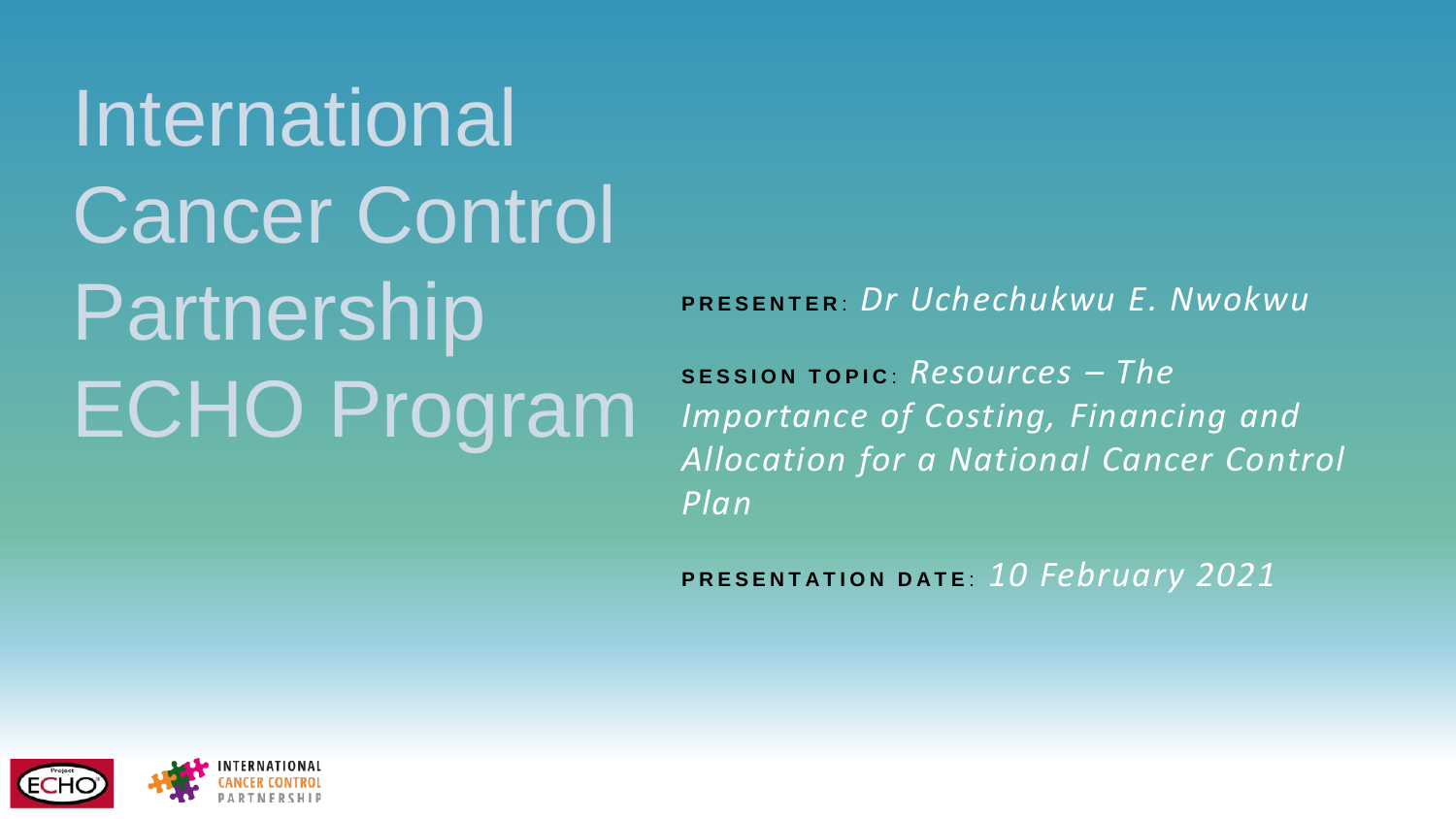## Nigeria is a West African Country with a population of over 200 million people





Nigeria divided into 36 states which are grouped into 6 geo-political zones and a federal capital territory (FCT)- Abuja

Each State is further broken down to local government areas (LGAs) and wards

The healthcare system is split into three levels:

- Tertiary level care: teaching hospitals and federal medical centers managed by the Federal Government
- Secondary level care: general hospitals and state medical centers managed by the state government
- Primary level care: primary healthcare centers and health poste managed by the local governments.
- Cancer treatment services are typically offered at the tertiary level with a few secondary level centers equipped to provide some treatment services.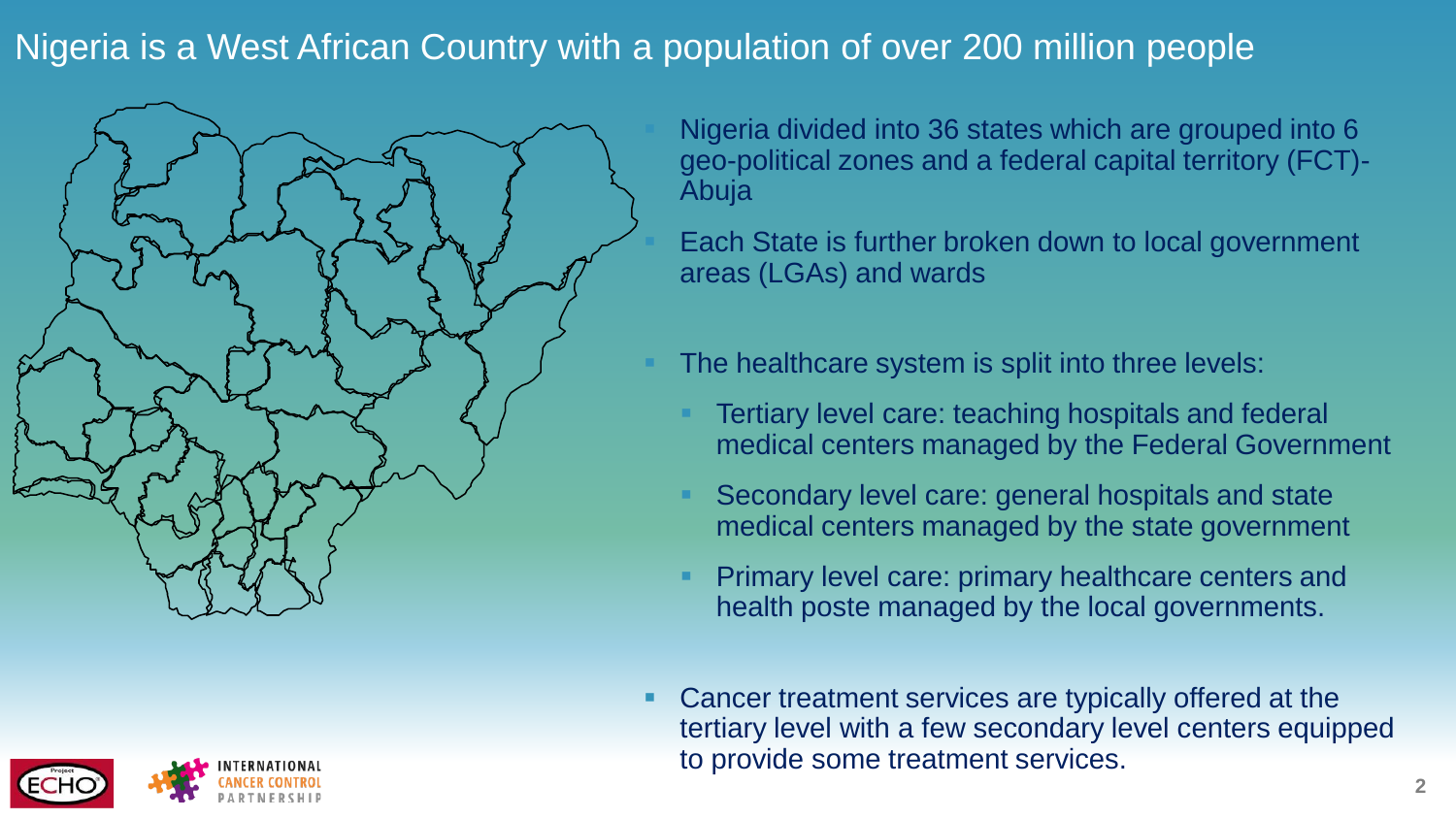# In March 2018, the Federal Government of Nigeria launched a five-year national cancer control plan (NCCP) (2018-2022)





Copies of the plan was disseminated to stakeholders in cancer control including development partners, institutions and industry partners to guide implementation

Nigeria's NCCP has seven priority areas of action including:

- **Prevention**
- **Diagnosis and Treatment**
- **Hospice and Palliative Care**
- **Advocacy and Social Mobilization**
- Data Management and Research
- **Supply Chain Management and Logistics**
- **Governance and Finance**
- An implementation and M&E framework was developed for the seven priority areas, respectively.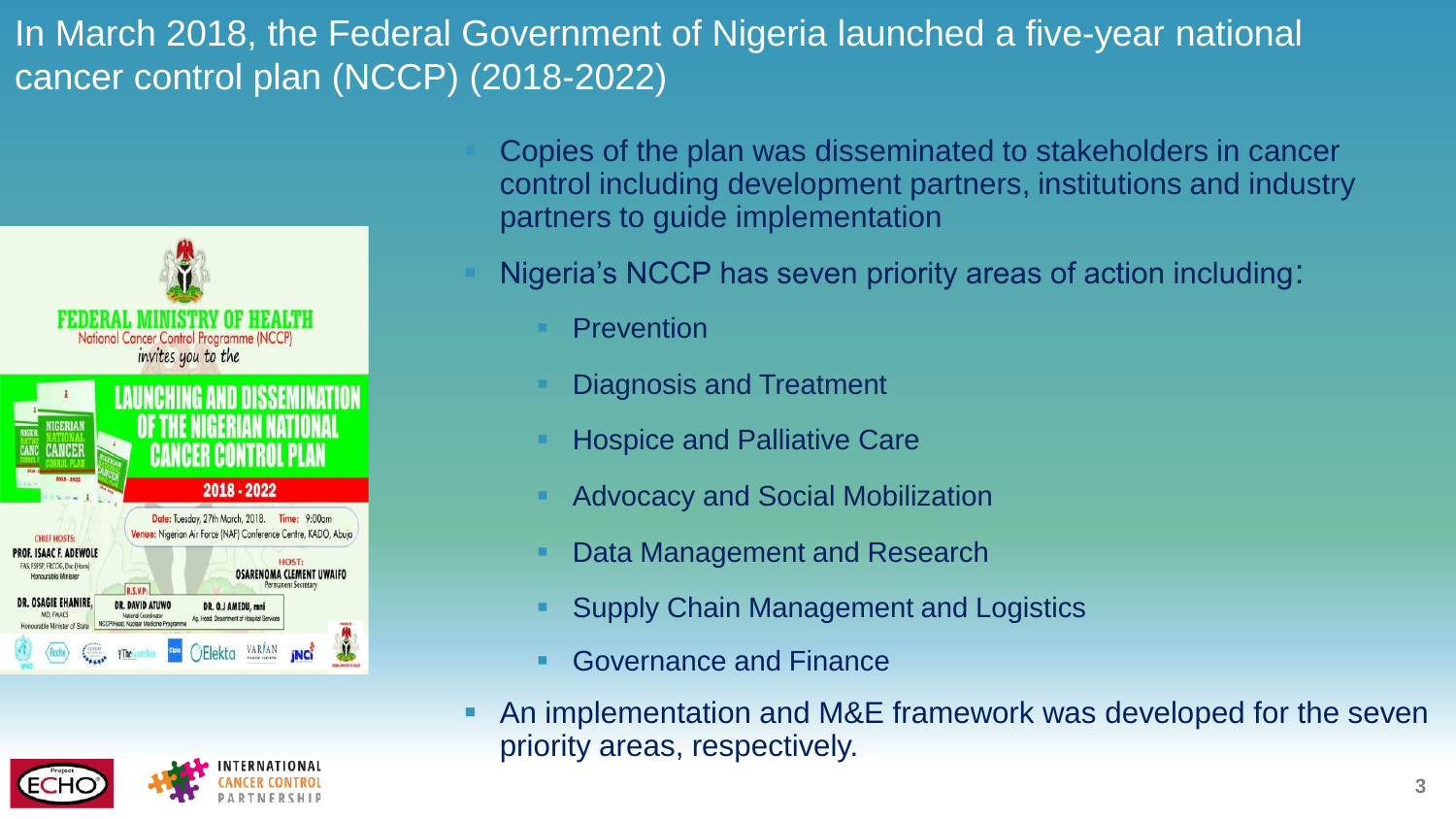# Why Cost Nigeria's 2018-2022 NCCP?

- To guide resource mobilization for execution
- To inform planning and budgeting at national and state levels
- To determine feasibility of implementation
- It was identified as a gap in previous plan
- The most successful plans in the country are costed

# What informed the costs presented in Nigeria's 2018-2022 NCCP?

- The monitoring and evaluation framework was developed prior to costing to ensure feasibility of activities listed
- Ingredients based costing was applied to each activity listed in the implementation framework for the seven priority areas, respectively

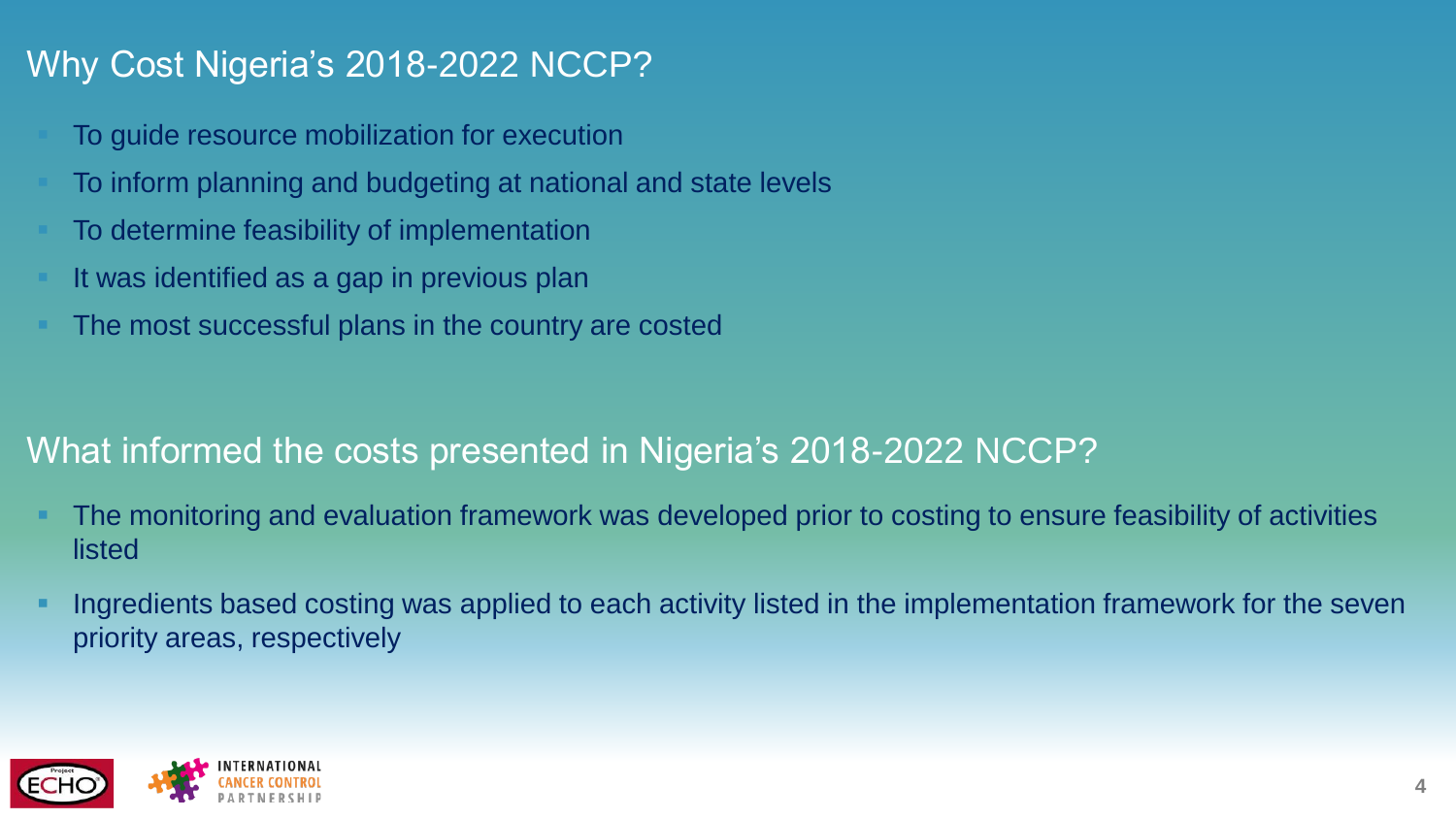### Identified over 50 cost assumptions/drivers to inform costing exercise for each priority area

| S/no | Cost input/Assumptions                                | Unit cost (NGN)<br>Unit cost (USD) |                               |                            |
|------|-------------------------------------------------------|------------------------------------|-------------------------------|----------------------------|
|      | 150,000.00<br>1 Hall rental (Small)                   |                                    |                               |                            |
|      | 2 Hall rental (Large)<br>600,000.00                   |                                    |                               |                            |
|      | 3 Transportation (Interstate travels)                 | 35,000.00                          | 111.11                        |                            |
|      | 4 Local transport within states                       | 2.500.00                           | 7.94                          |                            |
|      | 5 Local transport overseas                            |                                    | 31.500.00                     | 100.00                     |
|      | 6 Accommodation                                       | 25,000.00                          | 79.37                         |                            |
|      | 7 Accommodation overseas                              | 63,000.00                          | 200.00                        |                            |
|      | 8 Meals                                               |                                    | 4.000.00                      | 12.70                      |
|      | 9 Meals overseas                                      |                                    | 7,875.00                      | 25.00                      |
|      | 10 Tea break                                          |                                    | 1.500.00                      | 4.76                       |
|      | 11 Lunch                                              | 4,000.00                           | 12.70                         |                            |
|      | 12 Honorarium for participants                        |                                    | 20,000.00                     | 63.49                      |
|      | 13 Honorarium for participants overseas               | 63.000.00                          | 200.00                        |                            |
|      | 14 Stationery                                         | 1.000.00                           | 3.17                          |                            |
|      | 15 HPV DNA test equipment                             | 3,150,000.00                       | 10,000.00                     |                            |
|      | 16 Cryotherapy equipment                              | 1.260.000.00                       | 4.000.00                      |                            |
|      | 17 Consumables for cervical cancer screening          | 4.725.00                           | 15.00                         |                            |
|      | 18 Consumables for breast cancer screening            | 1.000.00                           | 3.17                          |                            |
|      | 19 Mammogram machine                                  | 137.025.000.00                     | 435,000.00                    |                            |
|      | 20 Printing                                           | 1.000.00                           | 3.17                          |                            |
|      | 21 Launching and dissemination                        | 50,000.00                          | 158.73                        |                            |
|      | 22 Suncreen                                           | 3,150.00                           | 10.00                         |                            |
|      | 23 Baseline Assessment                                | 10.000.000.00                      | 31.746.03                     |                            |
|      | 24 Midline Assessment                                 | 10.000.000.00                      | 31.746.03                     |                            |
|      | 25 Endline Assessment                                 | 10.000.000.00                      | 31,746.03                     |                            |
|      | 26 Roll-out of health promotion programs in the media | 12.000.000.00                      | 38,095.24                     |                            |
|      | 27 Cost of developing the dramas/soaps/jingles        | 5,000,000.00                       | 15,873.02                     |                            |
|      | 28 Cost of airing dramas/soaps/jingles via radio      | 6,000,000.00                       | 19,047.62                     |                            |
|      | 29 Cost of airing dramas/soaps/jingles via Television | 12.000.000.00                      | 38.095.24                     |                            |
|      |                                                       |                                    |                               | $\overline{a}$             |
|      | <b>Budget Summary</b><br><b>Cost Assumptions</b>      | Costing_Prevention                 | Costing_Diagnosis & Treatment | $^{(+)}$<br>C <sub>1</sub> |

#### Costed activities listed under the implementation framework of the 7 priority areas, respectively.

| Prevention                              |                                                                           |                                           |                 |                          | Quantity*Frequency per annum |                         |                |                           |
|-----------------------------------------|---------------------------------------------------------------------------|-------------------------------------------|-----------------|--------------------------|------------------------------|-------------------------|----------------|---------------------------|
| Activity                                | Sub-activities                                                            | Cost input/Assumption                     | Unit cost (NGN) | 2018                     | 2019                         | 2020                    | 2021           | 2022                      |
|                                         |                                                                           | Hall rental (Small)                       | 150,000.00      |                          |                              |                         |                |                           |
|                                         |                                                                           | Transportation (Interstate travels)       | 35,000.00       | $\sqrt[3]{2}$            | 80                           | $\overline{\mathrm{M}}$ | 60             | $60 \,$                   |
|                                         |                                                                           | Local transport within states             | 2,500.00        | 120                      | 120                          | 120                     | $\overline{g}$ | $\overline{\mathfrak{g}}$ |
|                                         |                                                                           | Accommodation                             | 25,000.00       | 160                      | 160                          | 160                     | 120            | 120                       |
| Implement nation-wide population        |                                                                           | Meak                                      | 4,000.00        | $\overline{320}$         | 320                          | 320                     | 240            | 240                       |
| based sceening for cervical cancer. The | Training and roll-out of nation-wide<br>cervical cancer screening program | Tea break                                 | 1,500.00        | 120                      | 120                          | 120                     | 90             | 90                        |
| aim is to cover 18 states over a 5-year |                                                                           | Lunch                                     | 4.000.00        | 120                      | 120                          | 120                     | 90             | $\overline{\mathfrak{g}}$ |
| period (3 States per geopolitical zone) |                                                                           | Honorarium for participants               | 20,000.00       | 160                      | 160                          | 160                     | 120            | 120                       |
|                                         |                                                                           | Stationery                                | 1.000.00        | 40                       | 40                           | 40                      | $\overline{3}$ | 30                        |
|                                         |                                                                           | HPV DNA test equipment                    | 3.150.000.00    | 40                       | 40                           | 40                      | 30             | 30                        |
|                                         |                                                                           | Cryotherapy equipment                     | 1,260,000.00    | $\sqrt{40}$              | 40                           |                         |                | $\overline{30}$           |
|                                         |                                                                           | Consumables for cervical cancer screening | 4,725.00        | 2,000,000.00             | 2,000,000.00                 | 2,000,000.00            | 1,500,000.00   | 1,500,000.00              |
| <b>Subtotal</b>                         |                                                                           |                                           |                 |                          |                              |                         |                |                           |
|                                         |                                                                           | Hall rental (Small)                       | 150,000.00      |                          |                              |                         |                |                           |
|                                         |                                                                           | Transportation (Interstate travels)       | 35,000.00       | $\overline{\mathrm{80}}$ | 80                           | $\overline{\mathrm{N}}$ | 60             | 60                        |
|                                         |                                                                           | Local transport within states             | 2,500.00        | 80                       | 80                           | $\overline{\mathrm{N}}$ | 60             | 60                        |
| Implement nation-wide population        |                                                                           | Accommodation                             | 25,000.00       | 120                      | 120                          | 120                     | 90             | $\overline{\mathfrak{g}}$ |
| based sceening for breast cancer. The   | Training and roll-out of nation-wide                                      | Meals                                     | 4,000.00        | 240                      | 240                          | 240                     | 180            | 180                       |
| aim is to cover 18 states over a 5-year | breast cancer screening program                                           | Tea break                                 | 1,500.00        | $\sqrt{3}$               | 80                           | $\overline{\mathrm{N}}$ | 60             | 60                        |
| period (3 per geopolitical zone)        |                                                                           | Lmch                                      | 4,000.00        | $\overline{\mathrm{80}}$ | 80                           | $\overline{\mathrm{M}}$ | 60             | 60                        |
|                                         |                                                                           | Honorarium for participants               | 20,000.00       | 120                      | 120                          | 120                     | $\overline{9}$ | 90                        |
|                                         |                                                                           | Stationery                                | 1,000.00        | 40                       | 40                           | 40                      | 30             | 30                        |
| <b>Budget Summary</b>                   | Cost Assumptions Costing Prevention                                       | Costing_Diagnosis & Treatment             | $G$ $\oplus$    | ÷τ                       |                              |                         |                |                           |

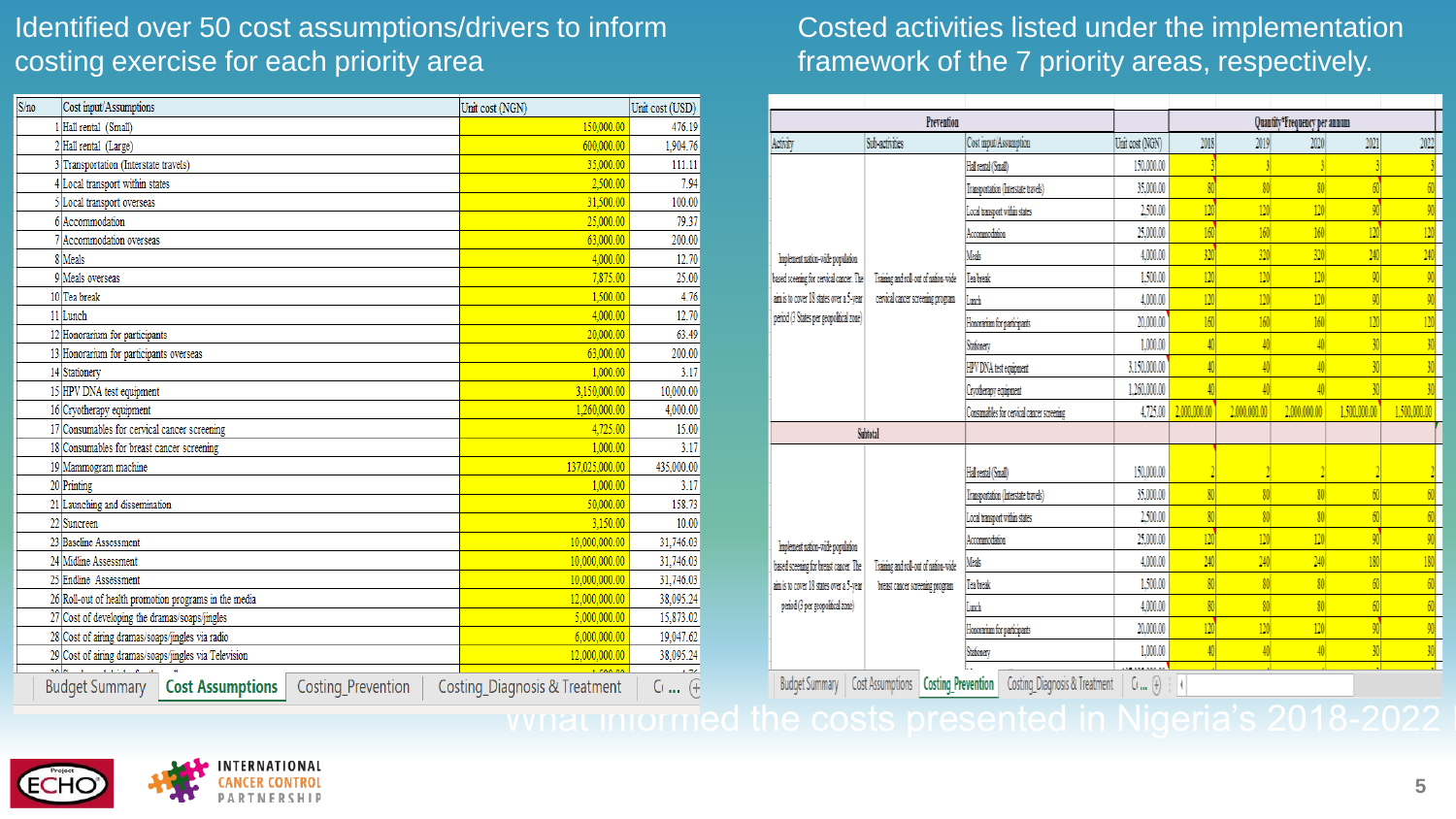Resource mobilization following costing has been successful for three priority areas

| <b>Prevention</b>                 | Mostly associated with cervical cancer screening services |  |
|-----------------------------------|-----------------------------------------------------------|--|
| Diagnosis and<br><b>Treatment</b> | Linked to access programs facilitated by partners         |  |
| Supply chain and<br>logistics     | Linked to support for prevention and treatment            |  |

# **Facilitators Barriers** Barriers

WHO supported elimination programs

- Broad scope of cancer presentation and control
- The Government has successfully allocated funds for cancer care in the last two years,
- Limited coordination of cancer control activities
- Low precision of the costing approach applied

In 2020, the Honorable Minister of Health inaugurated a technical working group with 7 sub-committees to track the implementation framework by priority areas